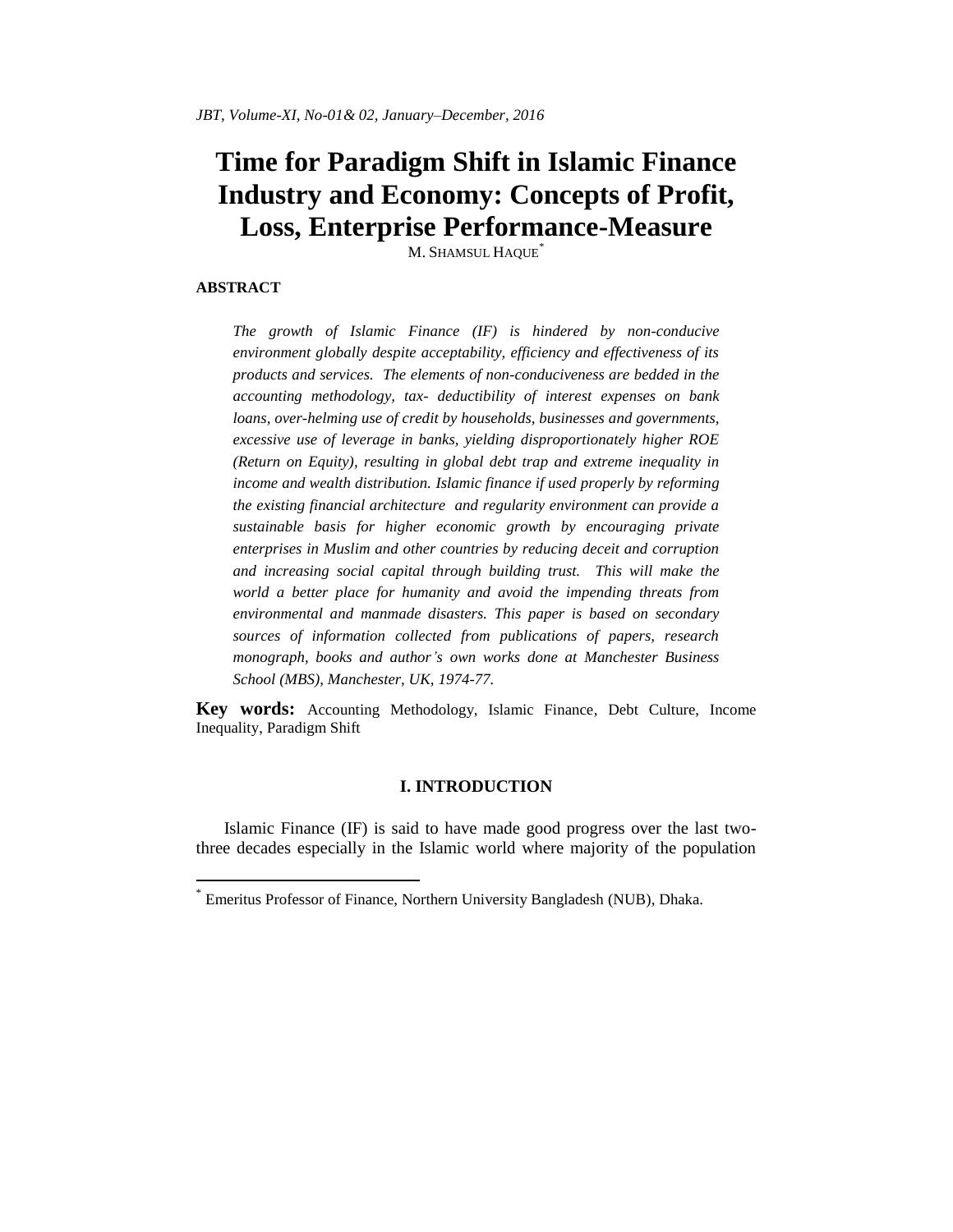are Muslims. However growth in IF has been rather slow relative to the overall global finance. So far perhaps it has not attained more than 5% of the global financial flows given that the population in the Islamic world exceeds 20% of the world population of 6 billion.

So far the literature on the subject has been concerned mostly for identifying the types of activities that are covered under Sharia laws such as Mudaraba, Muajjal, Salam sale, Ijrah, Musharaka, Sukuk etc. " Islamic banks provide such facilities by applying trading mode and very negligible amount has been provided by applying Musharaka and Mudaraba contracts." <sup>i</sup>There is also a premature argument as to the concept of profit maximization in Islamic Commercial Banking vis-a-vis social welfare responsibilities.<sup>ii</sup>

The confiscatory and destructive nature of the conventional banking that brought the near collapse of the financial system in 2008 gave impetus to IF. The Islamic world was less affected in the financial crisis originated in USA. There after Islamic finance has drawn attention of the western countries especially for long term funds- Sukuk bonds. The conventional banking system with extremely high leverages have earned very high return on equity and is primarily responsible for creating the inequity in income distribution against the poor( 1% vs 99% syndrome) all over the world. This is the result of an exploitative nexus between dominant business owners, highly paid executives, tax avoiding legal and accounting environment and political cronyism.

This researcher has been aware of the nexus mentioned above ever since his doctoral studies at Manchester Business School (MBS), UK, 1974-1977<sup>iii</sup>. The period of high inflation in the industrialized countries created some awareness on the methodological short-comings of the historic cost accounting system and some adjustments were proposed and adopted to solve the problem, e.g. the Sandilands Committee Report in UK, 1975<sup>iv</sup>

It was noted that "as for direct financing by banks is concerned, share of Profit and Loss Sharing (PLS) based modes of financing is very negligible, primarily due to non-conduciveness of business environment." The most important non-conducive business environment is the way conventional measure of profit is estimated under GAAP and methodological deficiencies that encourage over reporting of profit by not charging full cost of asset use and also its transfer to tax havens to avoid paying applicable taxes by corrupt means. That is, profit is not measured in accordance with an economic concept, such as the Hicksian concept of income. Under that concept "income is that part of the growth in the value of the assets that can be withdrawn from the enterprise without making it better-off or worse off."<sup>vi</sup> A somewhat closer methodology of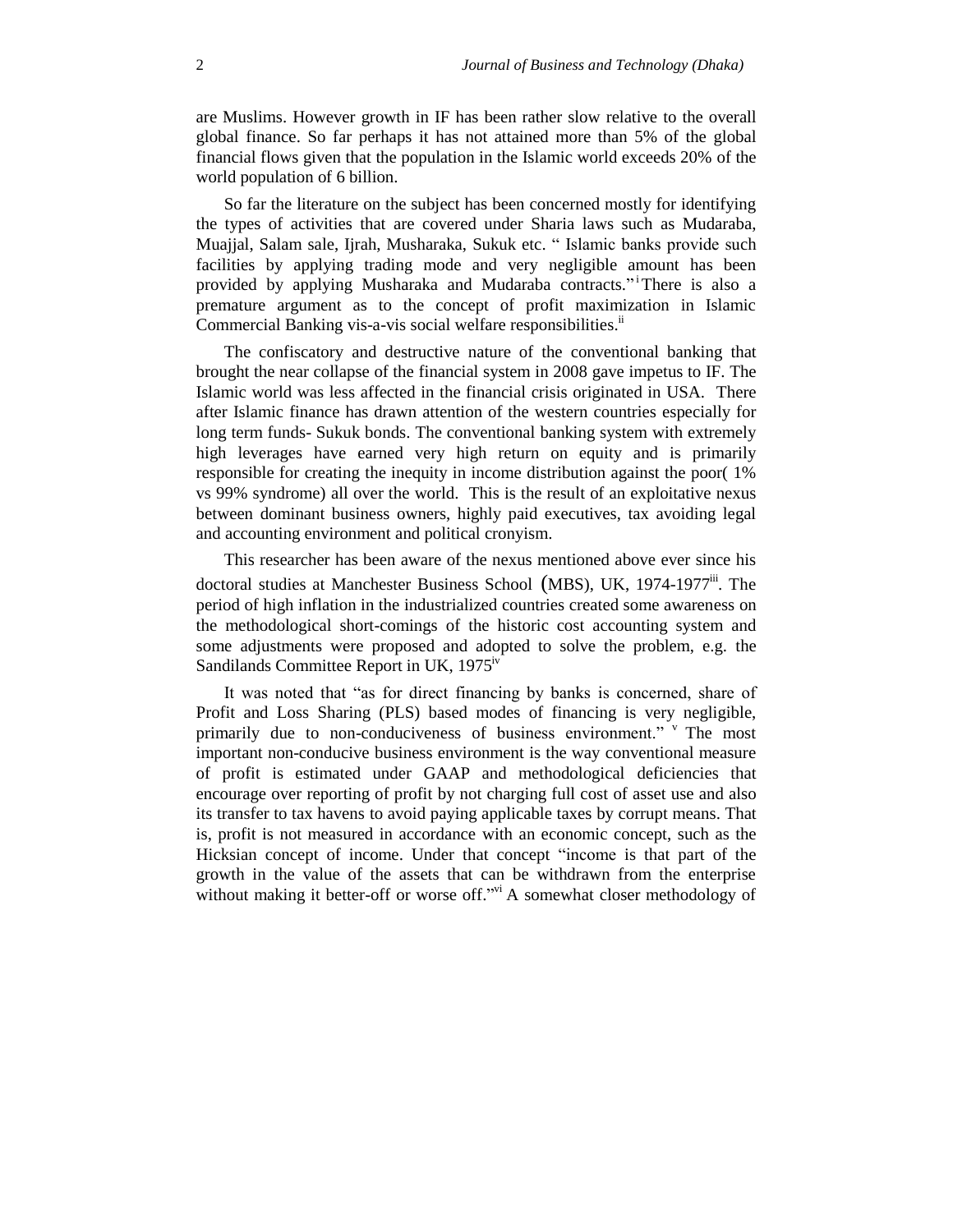the concept of economic profit could be "cash flow earnings or "free cash flow" that underlies valuation of enterprises for investment. Discretions allowed under conventional accounting methodologies and the scope given to policy makers to manipulate profit is quite pervasive. Even the practice of tax deductibility allowed for interest on loans is a mechanism to increase income of the rich depositors in conventional banks and government borrowing to finance budget deficits at high rate of interest in a linked manner as shown below.

#### **1.1 Public Debt and Related Issues**

This culture of debt financing by governments and companies has put the world financial system in what is termed as The Global Debt Trap.<sup>vii</sup> Just to note as an example how the US public debt increased over the last five/six years to \$19.00 trillion from \$10 trillion in 2010. In 2007 public debt as a percentage of GDP was 2.7% and it rose to 10.7% in 2010 and 8.9% in 2011 in USA.<sup>viii</sup> Failing banks were bailed out by public money. Banks were also allowed to earn interest on Treasury Bills in a risk free manner by an act passed by the Bush government knowing the upcoming financial meltdown in USA. Reportedly \$30.0 billion was earned by banks in that process. Since the financial crisis the USA and other industrialized countries have followed a monetary policy of Quantitative Easing (QE) in which liquidity in banks was increased by the process of "buying back government debts". That resulted in bringing down interest rates closer to zero and helped to restrict further rise in public debt. By the end of 2014 the size of combined debts of house hold, corporation and government amounted to over 150-250% of GDP of USA, UK and Japan. Japan is the most heavily indebted country in the world. The QE mechanism has brought interest close to zero or even negative in Germany and Japan. This is the result of accumulation of financial wealth in the hands of limited number of families comprising old bourgeoisie class who have been joined by corporate elites, mostly in banks. <sup>ix</sup> He showed how  $R > G$  for a long time where  $R = ROE$  (Return on Equity) and  $G =$ growth rate in GDP. In that famous book Picketty suggested progressive taxation on income and wealth tax to minimize the gap between the rich and the poor (9 op cit.)

That kind of a financial architecture provides the foundation for interest based lending and borrowing. This needs to be changed for Islamic Financing to flourish globally and for sustained economic growth in equitable manner.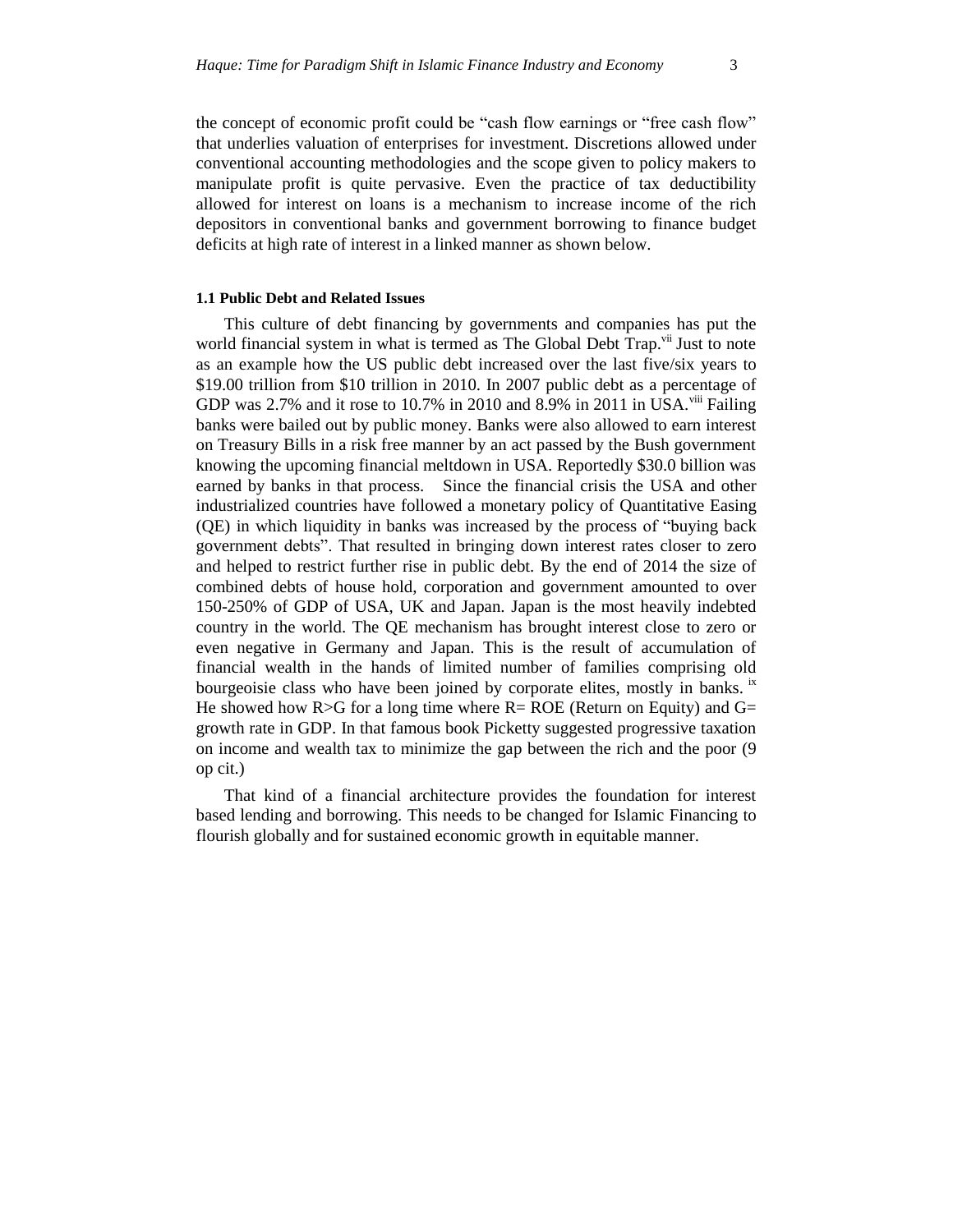#### **II. OBJECTIVE OF THE PAPER**

This paper is aimed at presenting the methodological deficiencies of conventional accounting and suggest to bring a paradigm shift in profit calculation and tax policies to encourage full disclosure of economic profit or loss. This will set a level-playing field for all banks, conventional and Islamic and reduce the level of corruption in the corporate world in all countries and improve standard of living for the masses. The current system of financing industry and trade is simply not tenable as it is leading to higher level of concentration of wealth, destruction of the physical environment and human values through increasing natural disasters and manmade poverty of the masses.

#### **Why slow growth of IF: Review of a study in Pakistan**

The authors cited above Hanif and Iqbal conducted a survey of professionals in 2010 "to get input of the market about lesser popularity of Musharaka (more like a company with unlimited liability of the shareholders) and documented following hindrances in the way of Musharaka financing" in Pakistan. The findings are reproduced below: x

| TARLE <sub>1</sub>                                      |
|---------------------------------------------------------|
| HURDLES IN THE WAY OF MUSHARAKA FINANCING IN DESCENDING |
| <b>ORDER AT SCALE OF ZERO TO FOUR</b>                   |

| <b>Rankings</b> | <b>Factors</b>                                    | <b>Mean</b> | $\mathbf{C} \mathbf{V}$ |
|-----------------|---------------------------------------------------|-------------|-------------------------|
| 01              | Dominance of conventional banks                   | 3.07        | 0.37                    |
| 02              | Risk of Musharaka Financing                       | 2.70        | 0.43                    |
| 03              | Profit Manipulation                               | 2.50        | 0.48                    |
| 04              | Lack of trust and confidence in Musharaka partner | 2.40        | 0.46                    |
| 05              | <b>Weaker Auditing</b>                            | 2.20        | 0.55                    |
| 06              | Conventional accounting framework                 | 1.80        | 0.82                    |
| 07              | Higher taxes                                      | 1.70        | 0.69                    |

Source: Hanif and Iqbal, 2010

To increase Musharaka financing professionals suggested among other things modification of accounting methods to align with sharia law for financing, favorable regulation for Musharaka financing and general uplift in moral values of society towards honesty and transparency.<sup>xi</sup>

It may be mentioned that the dominance of conventional banking is due to the provision of tax deductibility of interest on loans as an expense that reduces cost of capital of enterprise. The mean score of 3.07 out of 4 indicates that to be the biggest hurdle with CV of 0.37. The deductibility of interest paid on loans is legal in all countries. The leverage thus allows equity multiplier and higher RoE.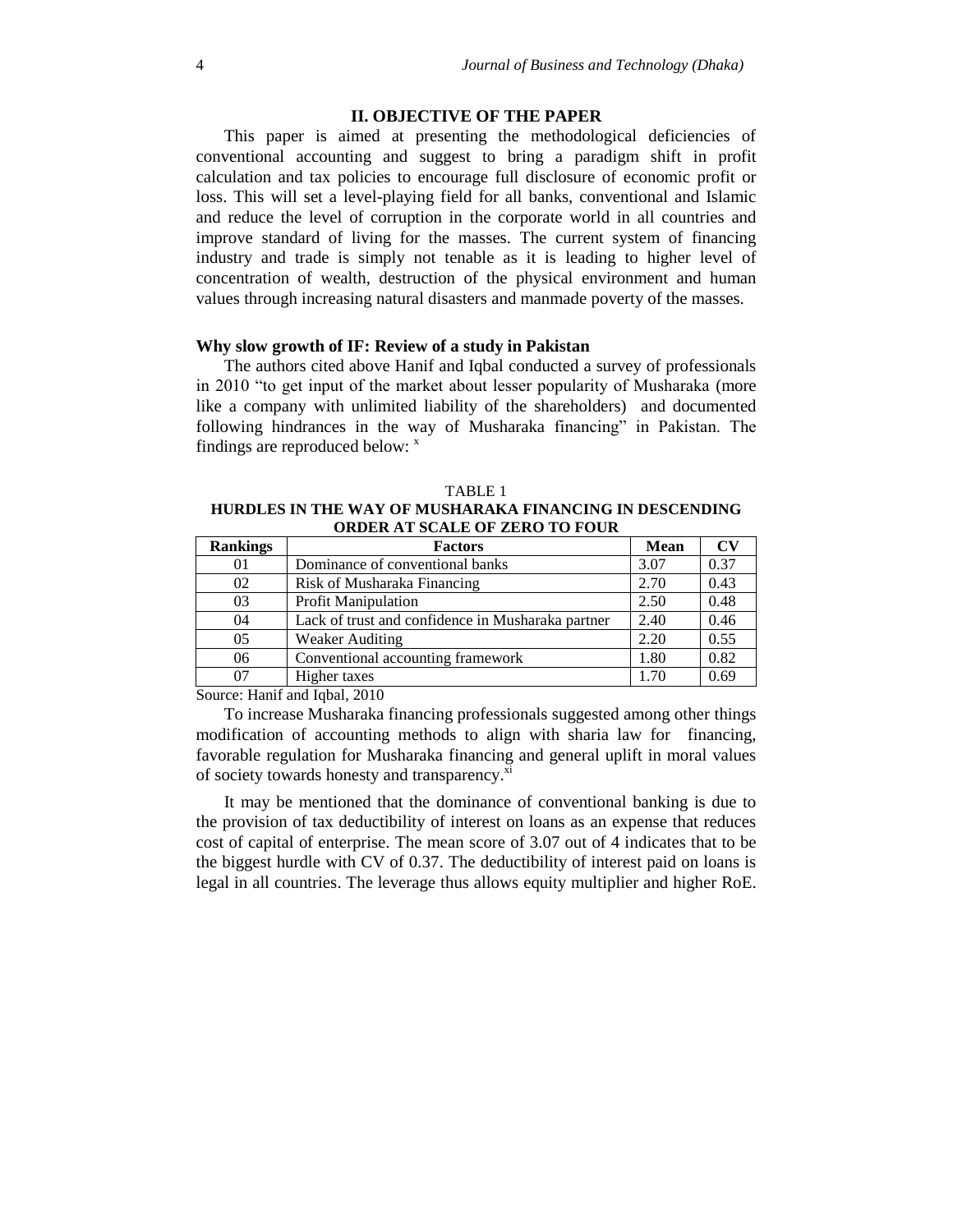Banks normally have Return on Assets of 1.0-2.0 %. However RoE realized is much higher 10-15% through equity multipliers.

## **Cost of capital from debt and equity**

The discriminatory treatment of interest paid on loans for tax purposes has created the rising debt culture in all countries. It was argued long time back to put the two sources on the same footing.

To put debt and equity on equal footing it was stated by the famous Accounting Professor of Harvard University, Anthony R.N. "like interest on debt dividends paid to shareholders should be made tax deductible for corporations." <sup>xii</sup> That would make corporate executive less powerful in investment making and encourage them to raise equity from the capital market rather than internally through retained earnings. That practice of subsidizing cost of capital through tax allowance for interest on bank loans was started long time back to allow supposedly small depositors in banks to participate in investment in industry and trade. It is no longer necessary as small investors can now buy shares in mutual funds (at least they should be encouraged to do that for higher returns) rather than earn low fixed rate of interest on bank deposits. This has allowed dominant shareholders and bank executives to magnify their incomes manifold. It may be mentioned that in capital budgeting Discounted Cash Flow (DCF) method does not require interest on loan in project funding as a charge as Internal Rate of Return (IRR) include the returns to both debt and equity. xiii Simon Beningo.

# **The culture of debt**

Further, borrowing by governments from banks at high rates of interest to meet budget deficits as a result of low tax revenue of governments. In Bangladesh BD, for example, interest expense was 13% of national revenue budget in 2015 and it is rising year after year. Official statistics indicate the number of high income people in Bangladesh to be over 20 million out of total 150 million. It is a poor country with per capita income of \$1400 only. The total number of people paying income tax is less than 1.5 million! Governments in Pakistan and Bangladesh are weak and represent mostly the richer classes and they do not raise tax revenues to avoid conflict with the political and business elites. Rather encourages rising public debt from the richer class which again leads to rising concentration of wealth in a risk free manner. $\frac{div}{dx}$  Budget of the Government of Bangladesh 2015.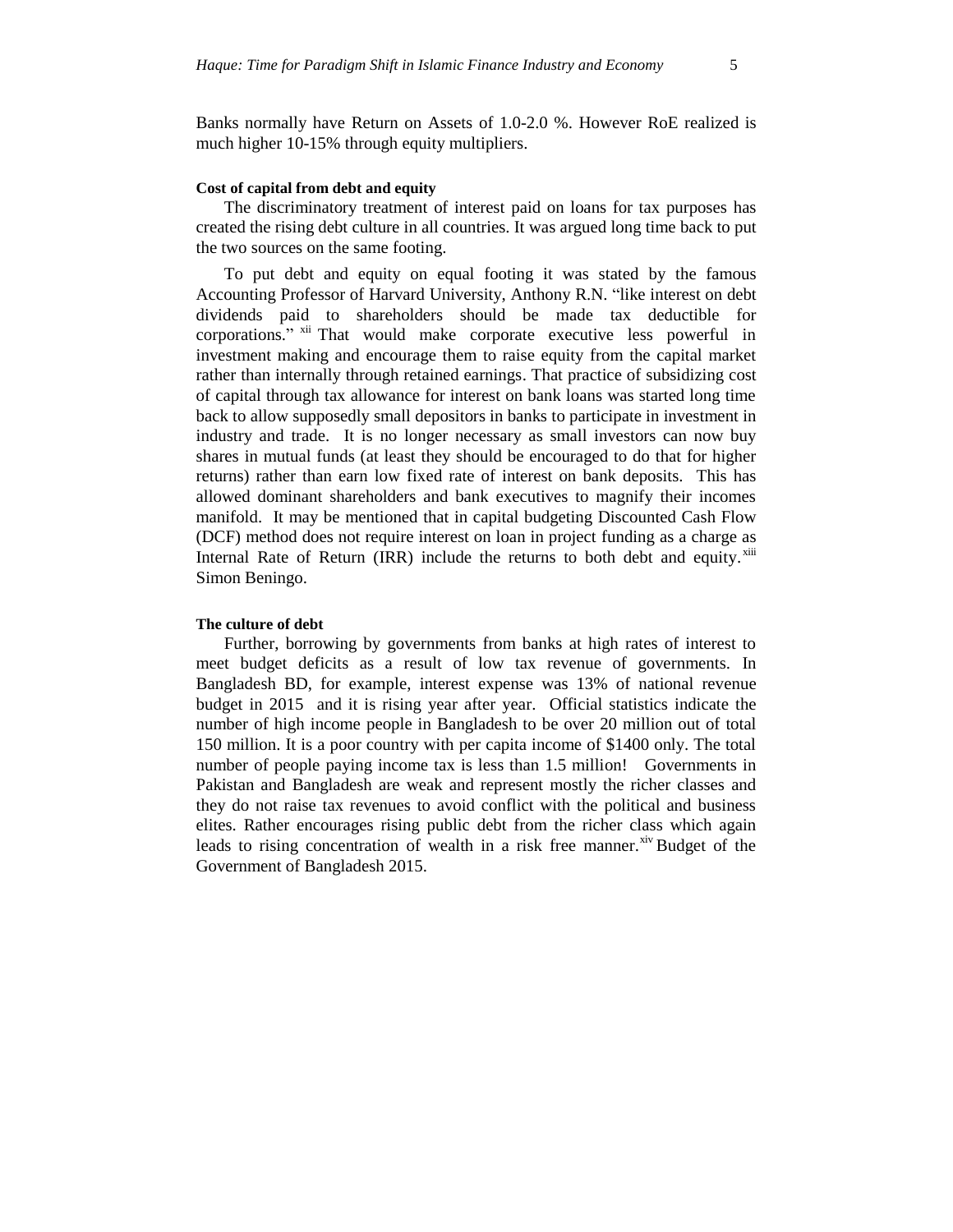#### **Accounting methodological deficiency**

In the same manner poor accounting and auditing standards help to dodge tax payments that are well known in the Islamic countries such as Bangladesh, Pakistan, India and other Muslim countries in Africa. Technically there are two sources of accounting faults. One the charging of depreciation on historic cost of the asset and FIFO (First in First Out) method of inventory costing. It was demonstrated that even in the absence of inflation historic cost depreciation under estimates economic depreciation (annual capital charge) by 63% if cost of capital was  $10\%$  per year and the life of the asset was 10 years.  $x^2$  Hence replacement cost of assets is not recovered in product prices and new capital is raised from the market to maintain production capacity. FIFO method also results in higher accounting profit when there is rising prices and/or real growth in production and sales. "In short when accounting profit is rising earnings measured in cash flow terms was declining creating shortage of funds and forcing companies to borrow."<sup>xvi</sup> In the Table above high taxes on enterprises as a hindrance scored 1.7 only. This is perhaps due to misunderstanding by the respondents on the magnitude of income tax on accounting profit rather its cash flow consequences. It is low because companies try to adopt corrupt means to reduce actual tax burdens on cash flow terms by manipulation of profit as shown in the table scoring 2.5 out of 4.0.

#### **The Long Divergence of Middle East: good or bad**

The upshot of the discussion above is that there is high degree of failings in the moral values and ethical standards globally that is inconsistent with Islamic values. Islamic Finance (IF) cannot actually thrive under such biased, fraudulent and demoralizing environment. Reading an important book by Timur Kuran, The Long Divergence,<sup>xvii</sup> one gets an impression that Islamic Laws and culture held back the Middle East when the western societies made rapid progress with favorable legal system that encouraged formation of corporations in banking and non-banking business sectors since golden years, after the  $10<sup>th</sup>$  century (Kuran 2011). However a critical look into the way the west has reached its present heights in materialistic achievements going against the main dictums of major religions warrants rethinking that the Islamic world might have done better than the west maintained Islamic values under the colonial rules. Islam requires believers to have peace in this world and the eternal bliss after death by living by the code of Islam. There is little doubt that in the long term Islam and IF will prevail to bring humanity to the destiny predicated in the holy book- Al Quran. We must restate our beliefs in what is said in the Quran, particularly the last sentence in Sura Fateha. May Allah keep us on to the path of those who are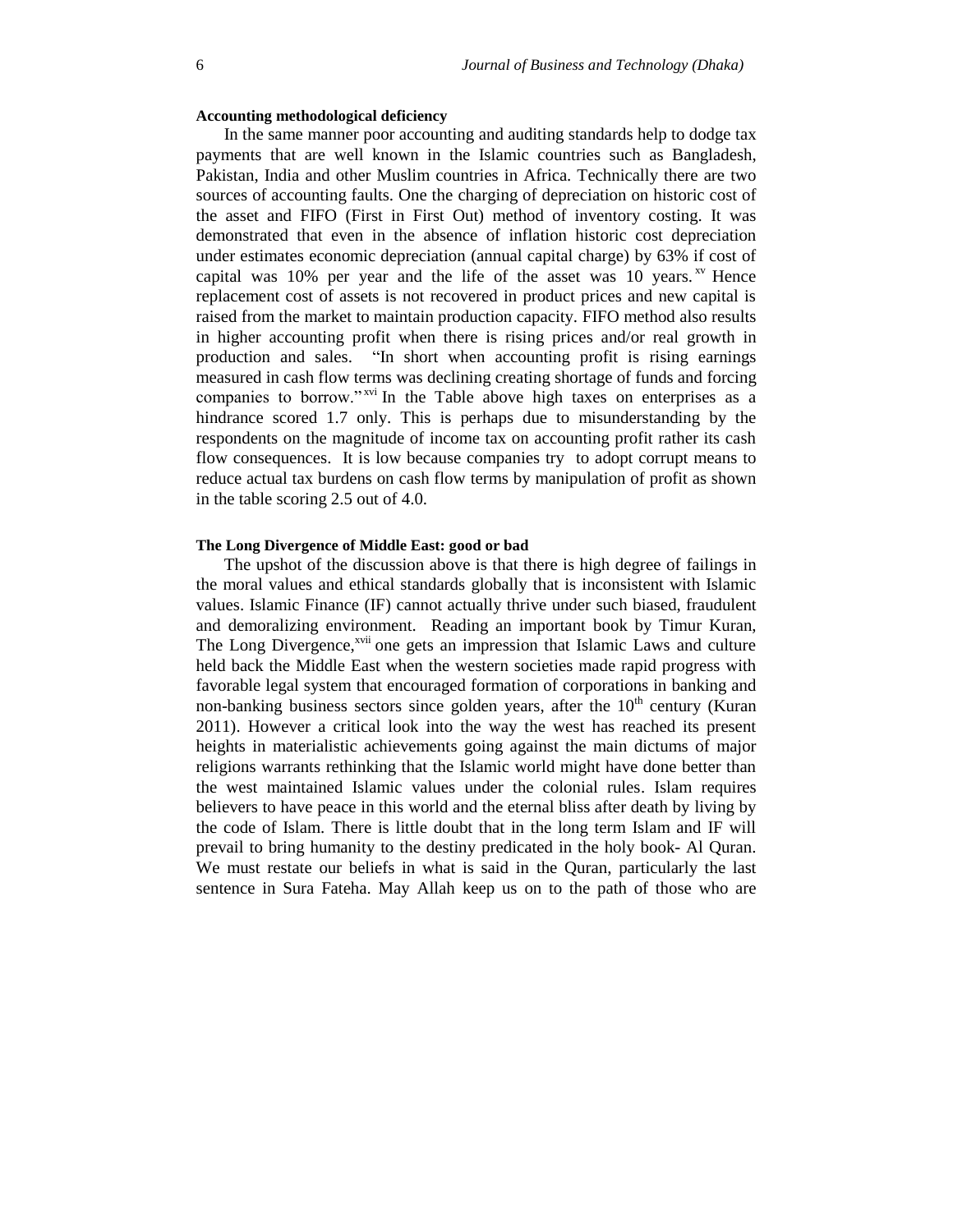blessed and avoid the path followed by those who have gone astray (Duallin) (Jews and Christians).

# **Emerging of new alternate models of financing**

We know the failure of the traditional banking models to reach the masses. MFIs (micro finance institutions) led by Grameen Bank of Bangladesh has revolutionized not only the flow of funds among the poor but also ownership structure by the poor borrowers against the big banks with little or no defaults in lending. Muhammad Yunus the pioneer of the movement of the banks for the poor is now propounding the Social Business model targeting to solve social problems by small business enterprises with small savings.<sup>xviii</sup> Mobile phone and related technologies are expanding the horizon of banking to the same group by offering on –line services threatening the traditional banking model. Fintech clubs started in Silicon Valley and London are bypassing the banks and offering investment financing at much lower costs. $\overrightarrow{xx}$  It is time now that we set the architecture of IF right on the moral values and ethical norms. We need a paradigm shift as new knowledge is created by revolution as propounded by Kuhn.<sup>xx</sup>

 To do that we should work on the following lines of actions by the World Bank group that has organized the conference on Islamic Finance in Morocco 2016. We need bold and systematic reforms as follows:

1. Accounting system in enterprises should be designed on cash flow basis. If they continue to use conventional accounting they should estimate "free cash flows" after adjustmentswhich is the underlying basis for valuation of securities and assets in general.

2. Governments should be convinced to recognize the new system for IFIs and projects financed by them on Musharaka method.

3. Estimated cost of capital for both equity and debt should be treated as allowable expenses for tax purposes for all enterprises be they are financed by Islamic Financial Institutions (IFs) or not. Tax laws need be changed.

4. Annual capital charge method should be applied to estimate depreciation allowances for fixed assets purchased by the enterprises funded by IFIs.

5. Books of accounts maintained at enterprises should be transparent and full disclosure principles be adopted for investors. Software-based continuous auditing models be introduced instead of periodic audits.

6. Governments in Islamic countries should encourage expansion of IFIs, rather than hold them down under one pretext or other. Governments should start borrowing from IFIs through Sukuk bonds.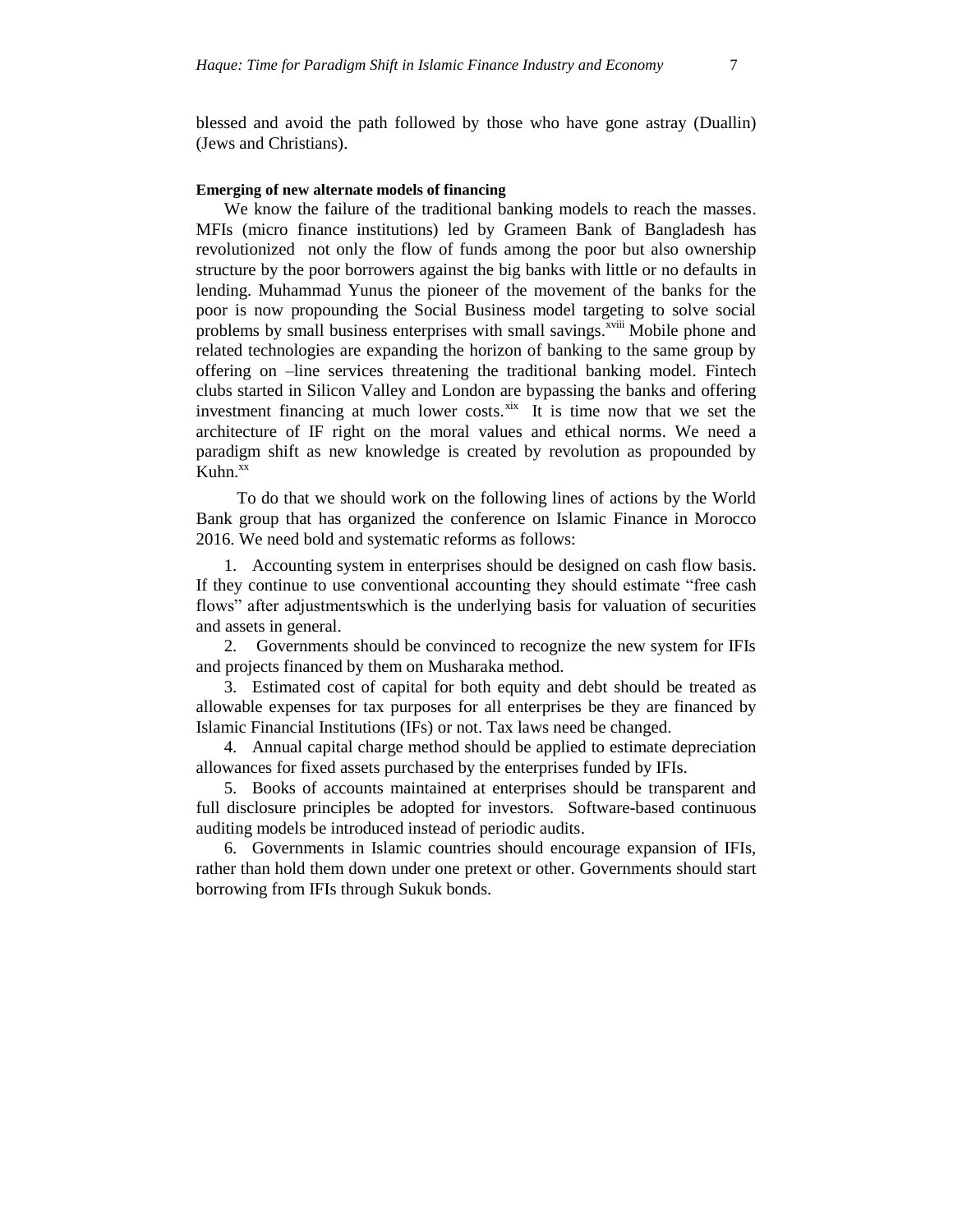7. IMF(International Monetary Fund) should try to change tax policies to raise more revenues through direct taxes rather than VAT (Value Added Tax). IMF should also lower limits of public borrowing to 2-3% of GDP from existing 4-5%.

8. IFIs should target products and markets to solve social problems such as water supply and sanitation, transportation, health and education, agriculture, housing, green energy etc.

9. While Sharia Councils are guiding the laws in IFIs the World Bank group should form a task force or consultative group in each country for the fundamental changes listed above and some others.

10. The World Bank group should set a time-frame of progress for the next three years for IFIs expansion globally.

iv The Sandilands Committee Report in UK.(1975) HMSO.

<sup>v</sup> Hanif et al. op. cit. 2010

<sup>vi</sup> Lawson G H, and Bean Enterprise valuation; A Cash Flow Approach, Prentice Hall London 1977.

<sup>vii</sup> Vogt C and Leuschel Roland, The Global Debt Trap. John Wiley & Sons, Inc. 2011.

 $\overline{a}$ 

<sup>&</sup>lt;sup>i</sup> Hanif M, Profit & Loss Sharing in Islamic Banking and Finance, Associate Professor and Head at FAST School of Management, NUCES, Islamabad: [hanifacma@gmail.com](mailto:hanifacma@gmail.com) , accessed on December 20, 2016

ii Adelabu Salihu and others: Concept of Profit Maximization Model in Islamic Commercial Banking System and its Weakness, Arabian Journal of Business and Management Review- Vol. 1 No.3; October 2011

iii Haque M. Shamsul, Prices Policy Accounting Methodology and Corporate Financial Viability, Institute of Business Administration (IBA), University of Dhaka. Dhaka Bangladesh June1983

viii Vogt C. et al. op.cit.

 $\frac{1}{10}$  Picketty Thomas Capital in the 21<sup>st</sup> Century. The Belknap Press of Harvard University Press Cambridge, Massachusetts.